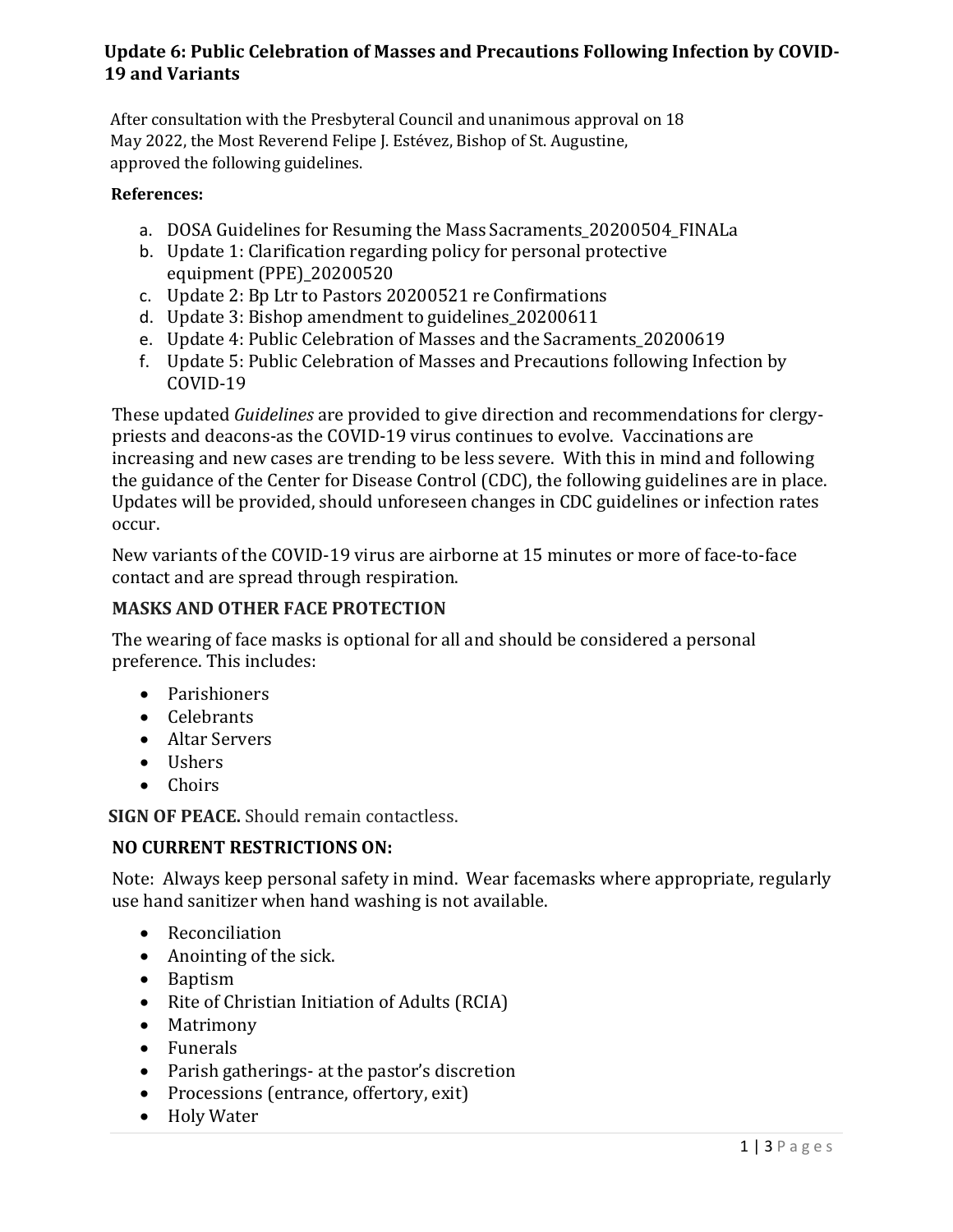### **Update 6: Public Celebration of Masses and Precautions Following Infection by COVID-19 and Variants**

• Collection of offerings

## **DISTRIBUTION OF HOLY COMMUNION.**

- At **Pastor's Discretion**, Holy Communion may be distributed to the faithful under both species: the Sacred Host and the Precious Blood.
- If the Pastor elects NOT to reintroduce reception of the Precious Blood by the faithful:
	- o In a con-celebrated Mass, the principal celebrant and concelebrants may intinct. The deacon may receive from the chalice, but is not permitted to intinct.
	- o The chalice must be wiped with a purificator by the minister and turned for reception from a different portion of its rim.
- If the Pastor elects to re-introduce reception of the Precious Blood by the faithful:
	- o The chalice must be wiped with a purificator by the minister and turned for reception from a different portion of its rim.
- For the health and benefit of both the minister and the recipient, **Holy Communion in the hand is still the preferred option** during this extraordinary time of COVID-19.
- Holy Communion may not be distributed with gloves, nor may it be received in the hand if a member of the faithful is wearing gloves or is holding other objects in his/her hands. Hands should be sanitized before distribution.
- Reverence and care to ensure that the Eucharist is immediately consumed by all recipients is imperative.

#### *Guidance for reception of Holy Communion on the Tongue*:

**Note: Although the decision to provide Communion on the Tongue is approved in parishes at pastoral discretion, sound hygiene practice is not an option or a matter of pastoral discretion. Disinfection of hands with an alcohol-based sanitizer after each communicant who receives on the tongue is a requirement if this option is going to be permitted in parishes of the Diocese of St. Augustine.**

- Those who wish to receive communion on the tongue should be encouraged to move to the end of the receiving line.
- The Pastor should not feel pressured to provide Communion on the tongue. As the infection by this virus is a moisture-borne one, the transmission is via the breath and mouth and, therefore, among medical experts the concern is greatest when the minister places his/her hands near the mouth of a communicant. Placing the host in the hands without contact is considered the least risky with regard to viral transmission.
- The delegation for this decision in these extraordinary times rests solely with the Pastor (and not parochial vicars, deacons, or other visiting ministers or lay-